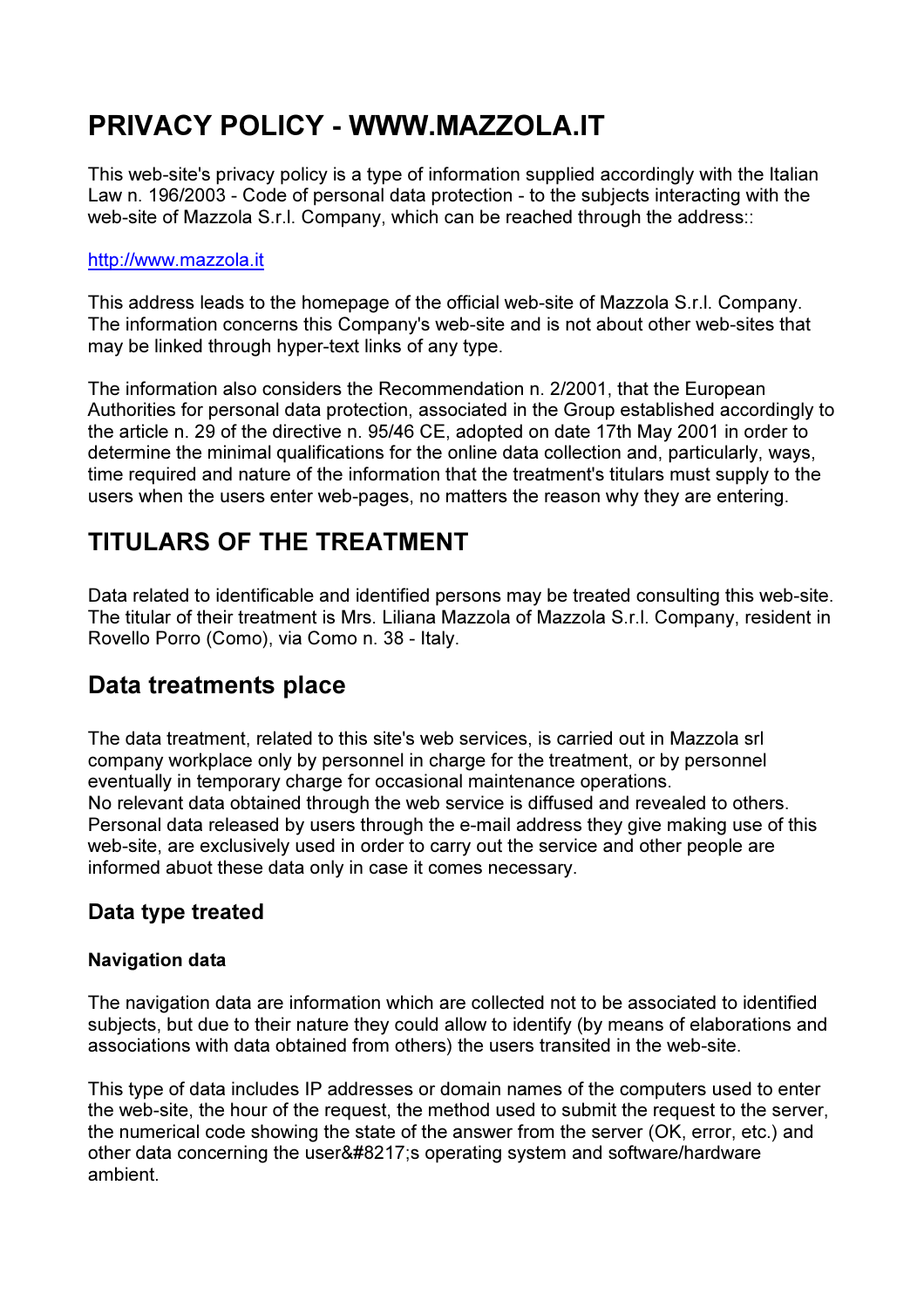These data are used only in order to get anonymous statistic information concerning the use of the web-site and to check its regular functioning: therefore, they are cancelled immediately after the elaboration.

#### Data given by the users voluntarily

The facultative, explicit and voluntary sending of e-mails to the addresses stated in this web-site means the consequent acquisition of the sender's address, necessary to answer to the requests, and also of the eventual personal data enclosed in the communication sent.

The user may transmit data and information using a form that can be found on every page: said data and information will only be sent if consent has been given for the processing of personal data.

### Information on the use of cookies

Mazzola.it site uses cookies and similar technologies to ensure the proper functioning of procedures and improve the experience of use of online applications. This document provides detailed information on the use of cookies and similar technologies, how they are used by Mazzola S.r.l. and how to manage them.

### **Definitions**

Cookies are short pieces of text (letters and / or numbers) that allow the web server to store on the client (browser) information to be reused during the same visit to the site (session cookies) or later, even after days (persistent cookies). Cookies are stored, according to user preferences from a single browser on the specific device being used (computer, tablet, smartphone).

Similar technologies, such as, for example, web beacons, clear GIFs and all forms of local storage introduced with HTML5, can be used to gather information on user behavior and use of services.

Later in this document will refer to cookies and similar technologies all by simply using the word "cookie".

### Types of cookies

Based on the characteristics and use of cookies, we can distinguish several categories:

Cookie strictly necessary - These cookies are essential for the proper functioning of mazzola.it and are used to manage the login and access to reserved functions of the site (if any). The duration of cookies is strictly limited to the working session (closed the browser are deleted). Their deactivation compromise the use of services accessible by login (if any). The public part of mazzola.it is normally used

Cookie analysis and performance - are cookies used to collect and analyze traffic and use the site anonymously. These cookies, even without identifying the user, allow, for example, to detect if the same user returns to connect at different times. They also allow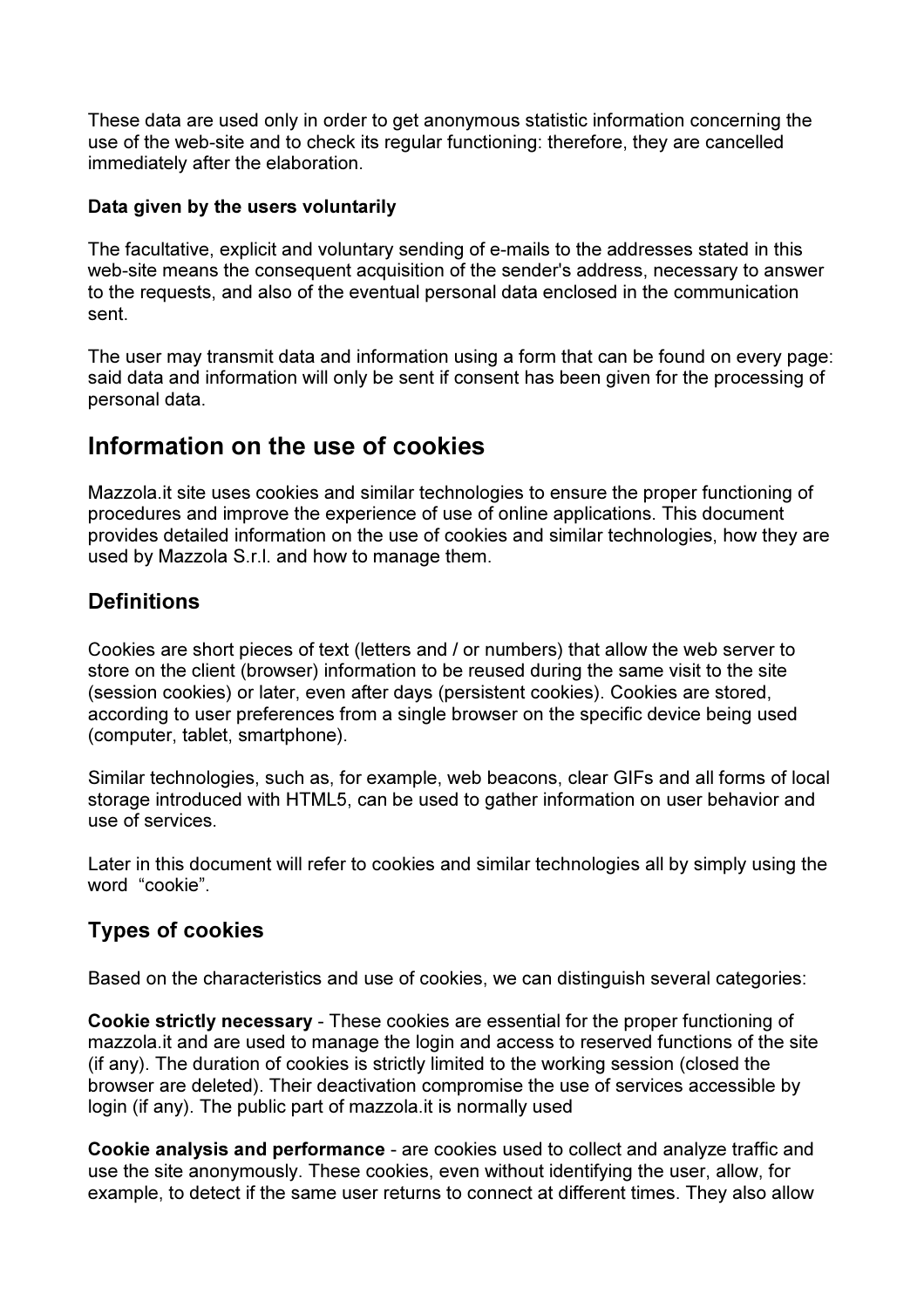you to monitor the system and improve its performance and usability. The deactivation of these cookies can be executed without any loss of functionality

Cookie profiling - These are persistent cookies used to identify (anonymously or not) user preferences and improve your browsing experience. The site does not use cookies mazzola.it of this type

Third party cookies - Visiting a website you may receive cookies from the site to be visited ("owners"), both from websites maintained by other organizations ("third parties"). A notable example is the presence of "social plugin" for Facebook, Twitter, Google+, LinkedIn and YouTube. It is part of the page visited directly generated by these sites and integrated into site page host. The most common use of social plugin is aimed at sharing content on social networks.

The presence of these plugins involves the transmission of cookies to and from all sites operated by third parties. The management of the information collected by "third parties" shall be governed by the relevant information which please refer. To ensure greater transparency and convenience, are shown below the web addresses of different information and how to manage cookies, today made available. If they were to change such addresses, Mazzola S.r.l. assumes no liability and will make every effort to update these addresses as soon as possible.

Facebook information: https://www.facebook.com/help/cookies/

Facebook (configuration): access your account. Section privacy

Twitter information: https://support.twitter.com/articles/20170514

Twitter (configuration): https://twitter.com/settings/security

Linkedin information: https://www.linkedin.com/legal/cookie-policy

Linkedin (configuration): https://www.linkedin.com/settings/

Google+ / YuoTube information: http://www.google.it/intl/it/policies/technologies/cookies/

Google+ / YouTube (configuration): http://www.google.it/intl/it/policies/technologies/managing/.

#### Statistics: ShinyStat™ ISP - Business

It is crucial to point out that the first-party cookies provided by ShinyStat™ only under our domain are cookie "analytics" and are considered as technical cookies used to collect statistical information in an aggregated and anonymous.

#### Cookies technical

[...] Cookie analytics, similar to cookies where engineers used directly by the site operator to collect information, in aggregate, the number of users and how they visit the site;

[...] For the installation of these cookies it does not require the prior consent of the user, while it remains subject to the obligation to provide the information pursuant to art. 13 of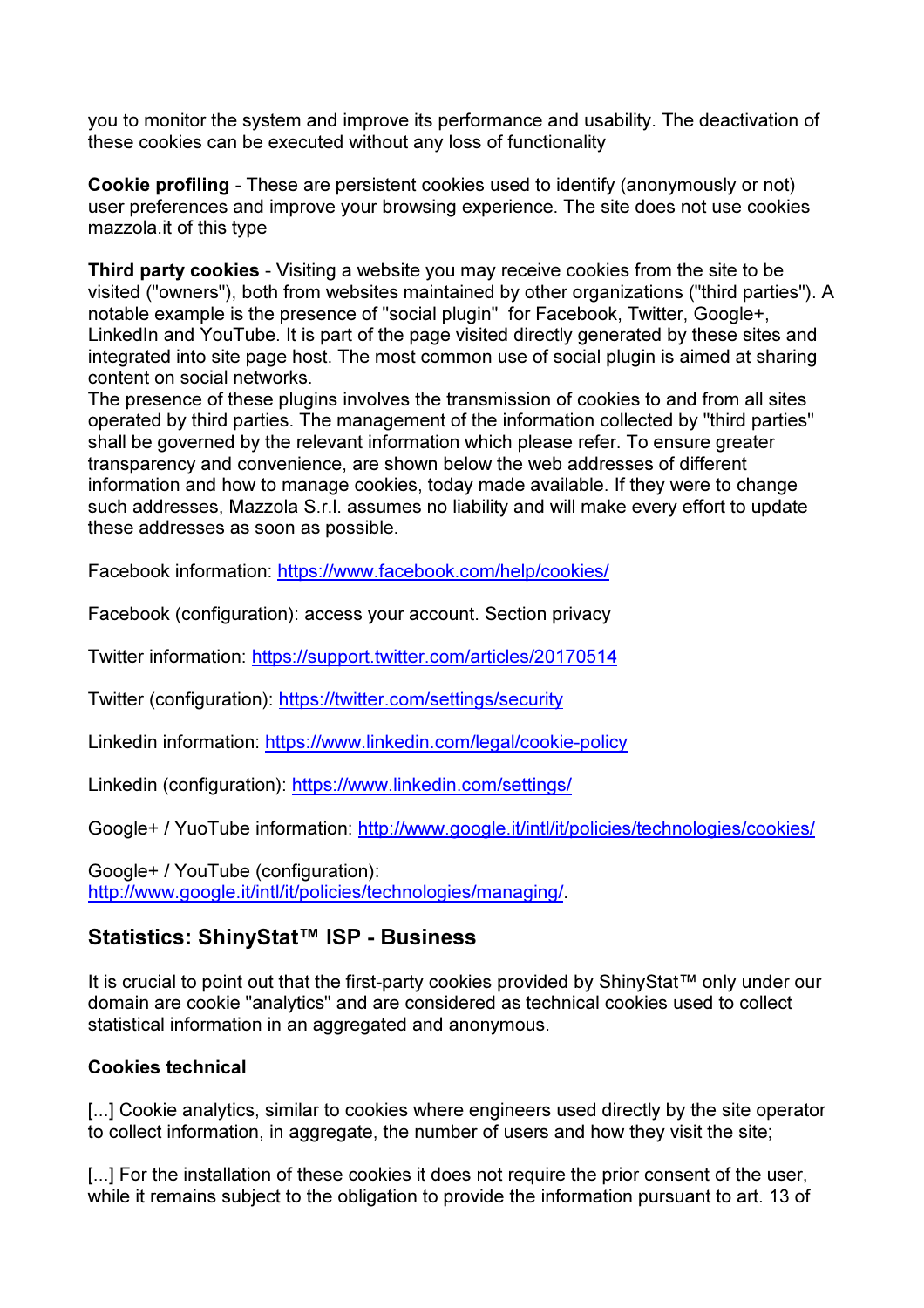the Code, the operator of the site, if you use only such devices may provide the manner that it considers most appropriate.

#### SOURCE: Garante Privacy

For these cookie remains subject to the obligation to give the information, pursuant to art. 13 of the Code. In particular:

Description: it's cookie called "analytics", used to collect information in an aggregated and anonymous on the number of users and how they visit the Web sites; it comes to cookies purposes only statistics for site optimization (and not profiling or marketing) that do not allow in any way to trace the identity of the individual visitor

Information: Visitors to the site can see the required Privacy Information provided by us at the following address:: http://www.shinystat.com/it/informativa\_privacy\_generale.html.

Opt-Out: if they so wish, may make the opt-out by clicking the following link: http://www.shinystat.com/optout/optout.html. For those who will carry out the opt-out, ShinyStat&trade: will not collect any statistical data on navigation.

### Duration of cookies

Some cookies (session cookies) remain active only until you close your browser or log out of the execution of the command (if any). Other cookies "survive" the closure of the browser and are also available in future visits.

These cookies are known as persistent and their duration is set by the server at the time of their creation. In some cases there is fixed a deadline, in other cases the duration is unlimited. Mazzola S.r.l. does not use persistent cookies.

However, browsing the pages of the site mazzola.it, you can interact with sites operated by third parties that can create or modify persistent cookies and profiling.

#### Management of cookies

The user can decide whether to accept cookies using the settings on your browser. Warning: Disabling all or part of the technical cookies can compromise the use of the functionality of the site for registered users (if any). On the contrary, the usability of public content is also possible to completely disabling cookies. Disabling cookies "third party" does not prejudge in any way the navigability.

The setting can be defined specifically for different websites and web applications. Furthermore the best browsers allow you to define different settings for cookies "owners" and those of "third parties".

For example, in Firefox through the menu Tools -> Options -> Privacy, you can access a control panel where it is allowed to define whether or not to accept the different types of cookies and remove them.

Chrome: https://support.google.com/chrome/answer/95647?hl=it